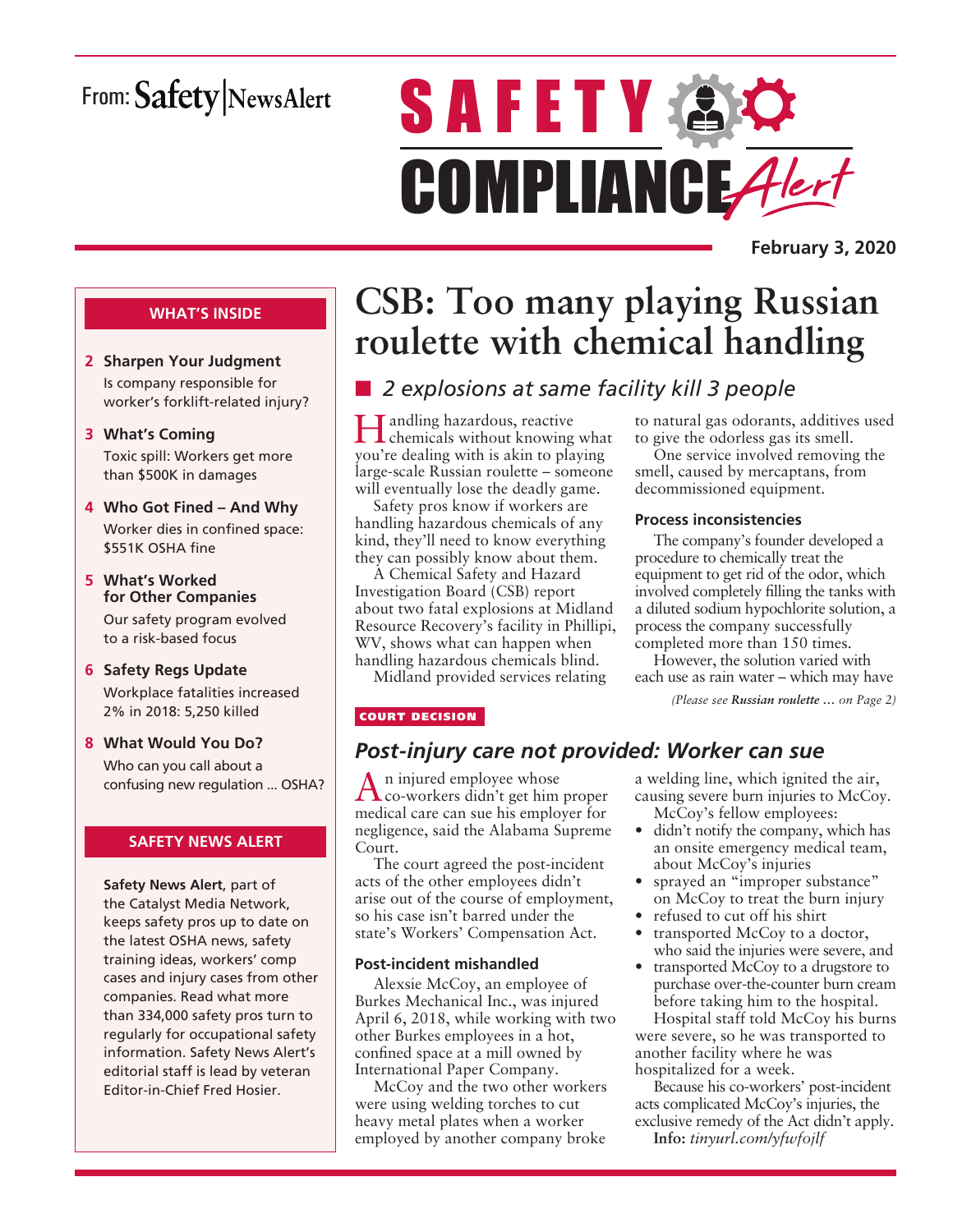## **R e c o r d k e e p i n g**

#### INJURIES AND ILLNESSES

## **Post OSHA Form 300-A by Feb. 1, 2020**

Feb. 1, 2020, is the deadline for employers to post 300-A Summary forms listing 2019 injuries and illnesses.

All employers who keep Part 1904 OSHA workplace injury and illness records need to review the 2019 OSHA 300 Log to ensure accuracy and then create their 300-A Summary.

The 300-A must be posted in an area where you place notices to workers by Feb. 1, 2020. It must remain there until at least April 30, 2020.

A company executive, such as the owner or the highest ranking official, must certify the summary is accurate.

Employers with 10 or fewer employees or those whose NAICS code is for low-hazard industries exempted from OSHA injury and illness recordkeeping are exceptions to the posting requirement.

#### **Don't confuse with E-recordkeeping**

The Feb. 1 deadline is only for the internal hard copy posting of the 300-A summary for employees to see.



PRODUCTION EDITOR: AMY JACOBY EDITORIAL DIRECTOR: CURT BROWN

*Safety Compliance Alert* (ISSN 1077-9787), February 3, 2020, Vol. 26 No. 588, is published semimonthly except once in December (23 times a year)

This publication is designed to provide accurate and authoritative information in regard to the subject matter covered. It is sold with the understanding that the publisher is not engaged in rendering legal, accounting, or other professional services. If legal or other expert assistance is required, the services of a competent professional should be sought. — From a declaration of principles jointly adopted by a committee of the American Bar Association and a committee of publishers.

**Copyright © 2020** Safety | News Alert. Please respect our copyright: Reproduction of this material is prohibited without prior permission. All rights reserved in all countries.

OSHA's Electronic Recordkeeping Rule requires certain employers to electronically submit data from the 300-A summary form to the agency through its Injury Tracking Application.

The deadline to submit that data is March 2, 2020.

**Info:** *osha.gov/recordkeeping* and for a list of exempt industries, *tinyurl.com/exempt588*

#### *Russian roulette …*

*(continued from Page 1)*

been contaminated with other chemicals – sometimes replaced tap water to dilute the chemicals. The amount of sodium hypochlorite also varied.

Treatment typically lasted a day, but some odorizers sat for a month before being drained.

#### **Explosive potential of TNT**

On May 24, 2017, two workers and the company owner were preparing to drain an odorizer when it exploded, killing one worker and the owner and severely injuring the other employee.

There was no smoke or flame, but the explosion launched debris 300 feet into the air and shook the ground.

CSB found treating sulfur-containing waste materials, such as mercaptans, with sodium hypochlorite could produce methyl hypochlorites, a chemical with explosive potential of TNT.

On June 20, 2017, the employee of a contractor hired by Midland to finish draining the odorizers was killed by debris in a similar explosion.

Due to a lack of evidence, it's unclear what chemical reactions caused the explosions, according to the CSB.

Midland never tested either odorizer to determine what chemicals were there before beginning its treatment process, and because of its practices, it's impossible to know what was added to the odorizers, in what quantity or when.

Companies need to evaluate the reactive chemistry of a process and ensure safeguards are in place to prevent such incidents from occurring.

**Info:** *tinyurl.com/midland588*

### *S h a r p e n y o u r j u d g m e n t*

*This feature provides a framework for decision making that helps keep you and your company out of trouble. It describes a recent legal conflict and lets you judge the outcome.*

#### **IS COMPANY RESPONSIBLE FOR EMPLOYEE'S INJURY?**

Beep ... beep ... beep.

*The backup alarms on the forklifts at the loading docks make a strangely soothing sound*, thought Safety Manager Pete Travers, as he hung up the phone.

Attorney John Jenkins was relieved to find that Pete wasn't in the middle of something.

"Just the person I needed to see," John said, stepping into Pete's office.

#### **Forklift's back-up alarm broken**

"This incident with Sam is becoming a headache really fast. OSHA is citing us for not having pedestrian-only aisles in the shipping area," John said, venting.

"Just heard about that now. Sam was in the wrong place at the wrong time. I feel bad for him," replied Pete.

"Turns out the leg injury is serious, and he's suing us because the backup alarm in the forklift that pinned him wasn't working," John said.

"He couldn't hear it coming until it was too late. If he hadn't jumped out of the way, he would've been hurt worse," said Pete.

"From what I understand, sometimes the beeper thing worked, and sometimes it didn't. Maintenance knew about it, and it makes me mad that nobody brought it to my attention."

 John said, "A beeping forklift lets people know it's in reverse, but is it considered an equipment safety guard? If it is, Sam can sue us."

Did the court rule in Sam's favor?

■ *Make your decision, then please turn to Page 6 for the ruling.*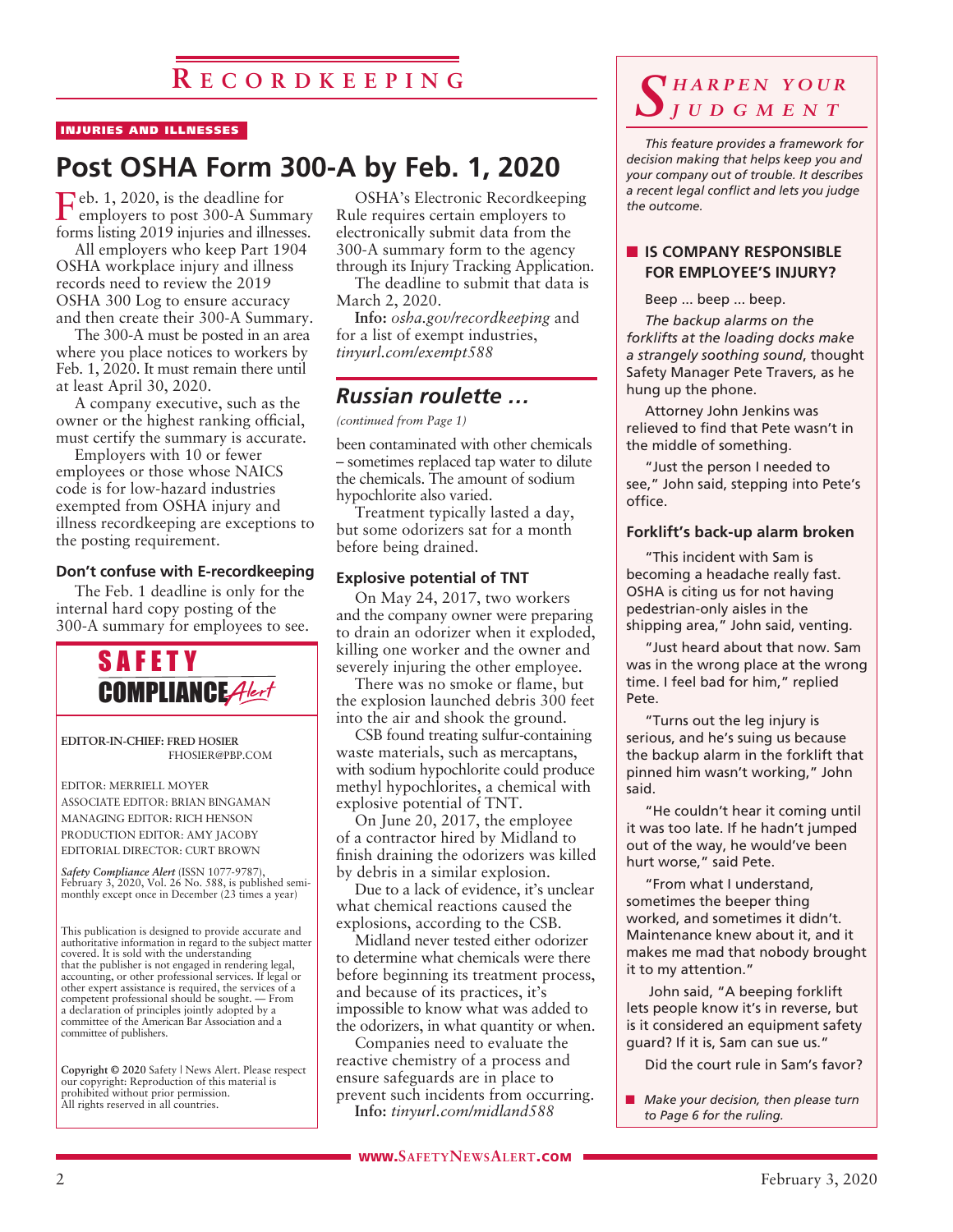# **W h a t ' s C o m i n g**

#### BENZENE EXPOSURE

## **Toxic spill: Workers get \$500K in damages**

 $\blacksquare$  SOME INJURED WORKERS INVOLVED IN CLEAN-UP OF SPILL

CITGO Petroleum Corp. has to pay over \$500,000 to 12 workers who were injured while cleaning up after a 2006 catastrophic spill in Louisiana.

There was sufficient evidence proving the workers were injured during clean-up operations and that the trial court appropriately calculated the award they should receive, according to an appeals court.

On June 19,  $2006$ , following a flood, CITGO experienced a catastrophic release from its Calcasieu Parish Refinery of four million gallons of slop oil and 17 million gallons of wastewater into the Calcasieu River.

The spill, which resulted from a water treatment unit failure, contaminated more than 100 miles of coastline with toxic liquids and emitted fumes that were toxic upon contact.

Clean-up of the spill took about six months and exposed workers to toxic chemicals such as hydrogen sulfide gas, which can cause lung damage or death if inhaled, and benzene, which

can cause liver, kidney and central nervous damage as well as headaches, fatigue, allergic skin reactions and memory impairment.

Twelve workers who were either present during the spill or involved in its clean-up sued CITGO after becoming ill due to their exposure to the toxic chemicals released during the incident.

#### **'If you smell it you're overexposed'**

The trial court heard from an industrial hygienist regarding the toxicity of the chemicals involved in the spill.

The expert explained slop oil is a "complex mixture of chemicals without an exposure standard, and that by the time you smell benzene, you have been overexposed."

The trial court ordered CITGO to pay a total of \$511,874 in damages.

CITGO appealed the decision, arguing the trial court abused its discretion in awarding damages for loss of enjoyment of life and mental anguish when there was no evidence to support such claims.

The appeals court upheld the trial court's decision and its damage award. **Info:** *tinyurl.com/CITGO588*

#### INVESTIGATION

#### *Fired whistleblower gets \$250K in damages*

ANew York company will have to pay a former employee \$250,000 in damages plus back pay after he was fired for cooperating with a federal investigation of an explosion.

Bouchard Transportation Co., a petroleum barge company, violated whistleblower protections when it retaliated against a former seaman who cooperated with the U.S. Coast Guard investigation.

OSHA ordered Bouchard to pay:

- back pay with interest plus damages for losses to his 401(k)
- an additional two years of lost wages in lieu of reinstatement
- no less than \$50,000 for emotional distress, pain and suffering, loss of reputation and mental anguish, and

• no less than \$200,000 in punitive damages for reckless disregard for the law, egregious conduct and callous indifference for seamen's rights. The company was also ordered to train its managers and employees about workers' rights.

On Oct. 20, 2017, an explosion of a Bouchard barge off Port Aransas, TX, killed two workers, including the whistleblower's brother.

He began cooperating with the investigation several days after his brother's death and was fired three months later. The company provided no reason for the termination. The seaman said he was fired for reporting safety concerns to the Coast Guard.

**Info:** *tinyurl.com/explo588*

## **Trends To Watch**

*Watch what's happening in various states. Some actions indicate trends.*

#### **n** 10 CONTRACTORS CAUGHT **WITHOUT COMP INSURANCE**

A **California** sting operation led to the arrest of 16 unlicensed contractors, 10 of whom didn't have workers' compensation insurance.

The undercover sting, which took place in Bakersfield Dec. 10-11, was conducted by the Contractors State License Board (CSLB) and the Kern County District Attorney's Office.

Investigators posed as owners of a four-bedroom residence and invited alleged unlicensed contractors to place bids on home improvement work, according to the CSLB.

Licensed contractors should carry workers' comp insurance if they have employees. If they don't have employees, they must file an exemption with the CSLB.

Roofing contractors must carry workers' comp whether they work solo or have employees.

**Info:** *tinyurl.com/contract588*

#### **NEW LIST OF INDUSTRIES FOR INJURY REDUCTION PLANS**

Some workplace safety rules require regular updates, and that's the case with this reg.

**Minnesota** OSHA has proposed an update to its Standard Industrial Classification list for AWAIR (A Written Accident and Injury Reduction) programs.

Minnesota Statutes 5208.1500, subdivision 8, requires a covered employer establish an AWAIR program.

A state statute requires the list of industries required to establish AWAIRs needs to be updated every five years.

The new list is based on the safety or workers' compensation record of the industries.

**Info:** *tinyurl.com/AWAIR588*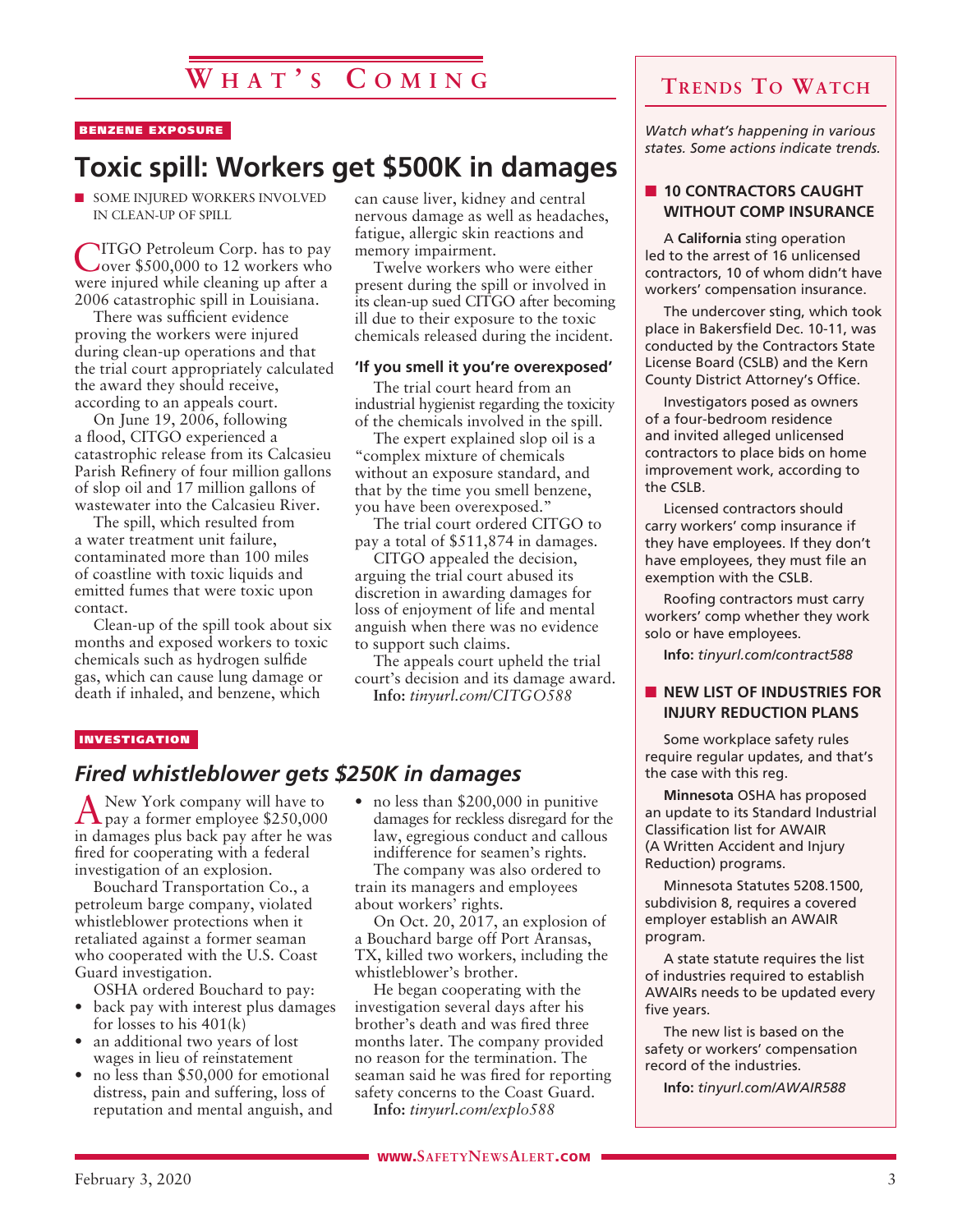# **Roundup of most recent OSHA citations**

#### Worker dies in confined space: \$551K OSHA fine

A Delaware railcar service company racked up over \$500,000 in fines after an employee asphyxiated while servicing a rail car containing crude oil sludge.

OSHA placed the company in its Severe Violator Enforcement Program. **Fine:** \$551,226

**Company:** Dana Railcar, Wilmington, DE

**Business:** Support for rail transportation **Reasons for fine:**

*Seven willful violations for failure to:* • select and use NIOSH-certified

- respirators
- provide supplied-air respirators for use in inherently dangerous to life and health atmospheres
- provide medical evaluations to determine employee's ability to use respirator
- fit test employees before use of respirator
- develop and implement means, procedures and practices necessary for safe entry to permit spaces
- test conditions in permit space to determine if acceptable conditions existed before entry
- monitor conditions in permit space to determine if acceptable conditions were maintained
- *Six serious violations, including failure to:*
- ensure permit space attendants weren't given assignments interfering with permit space duties
- ensure at least one member of rescue team held current certification in first aid and CPR

#### Employee's leg partially amputated in fall; \$223K

An Ohio steel plant was cited for exposing workers to fall hazards after a worker fell and suffered multiple fractures and a partial amputation of his right leg.

After an inspection following that incident, OSHA received an employee complaint alleging the company exposed employees to similar hazards

in other parts of the facility. **Fine:** \$222,579

**Company:** ArcelorMittal Cleveland LLC, Cleveland **Business:** Steel mill

## **Reasons for fine:**

- *Two repeat violations for failure to:*
- protect employees working on surfaces with unprotected edges 4 feet above lower levels by using guardrail, safety net or personal fall arrest systems (two citations for separate areas of facility)
- *Nine serious violations, including failure to:*
- keep all places of employment in clean, orderly and sanitary condition
- protect employees from falling through any hole 4 feet above lower levels by using guardrail, safety net or personal fall arrest systems
- ensure employees' knowledge of fall protection equipment was appropriate to perform job safely

#### Forklifts damaged storage racks; \$192K OSHA fine

OSHA cited a tire distribution center for exposing its employees to struck-by and crushing hazards caused by damaged storage racks. **Fine:** \$191,895

**Company:** Mavis Southeast LLC, dba Mavis Discount Tire, Buford, GA

**Business:** Tire warehousing **Reasons for fine:**

*Two repeat violations for failure to:* • keep exit routes free of obstructions

- post signs indicating direction of travel to nearest exit
- *16 serious violations, including failure to:*
- provide employment free from hazards likely to cause death or serious harm by exposing employees to struck-by and crushing hazards from storage racks damaged by forklifts
- ensure employees working on surface with unprotected edge 4 feet or more above lower levels were protected by using personal fall arrest, travel restraint or positioning systems

#### **WORKERS' COMP DECISIONS**

#### Doctor took worker's word injury was work-related

An employee injured his back while at work, and his doctor made a diagnosis based on the presumption it was a work-related injury. Can the worker collect benefits?

- **What happened:** The worker reported he was injured on the job. Later, his doctor performed an exam, confirmed the lower-back injury and took the worker's word that it happened on the job.
- **Company's reaction:** Your doctor failed to provide competent evidence that your injury happened at work.
- **Decision:** No, he couldn't collect. The doctor admitted in court he assumed the injury was work-related.
- **Cite:** *PetSmart Inc. v. WCAB (Sauter)*, Commonwealth Court of PA, No. 85 C.D. 2019, 10/30/19.

#### Back injury result of years of trauma: Can he collect?

A heavy equipment operator developed back pain over decades on the job. Can he collect?

- **What happened:** The worker operated an end loader for 43 years and developed pain in his lower back and left leg from being jostled around by the machine. He eventually complained of severe pain, and was diagnosed with a cumulative trauma back injury.
- **Company's reaction:** Your back problems are from old age.
- **Decision:** Yes, he could collect. The court found there was substantial evidence his gradual injury fully manifested by the time he saw his doctor.
- **Cite:** *Pine Branch Mining LLC v. Hensley*, Kentucky Court of Appeals, No. 2018-CA-000433-WC, 10/18/19.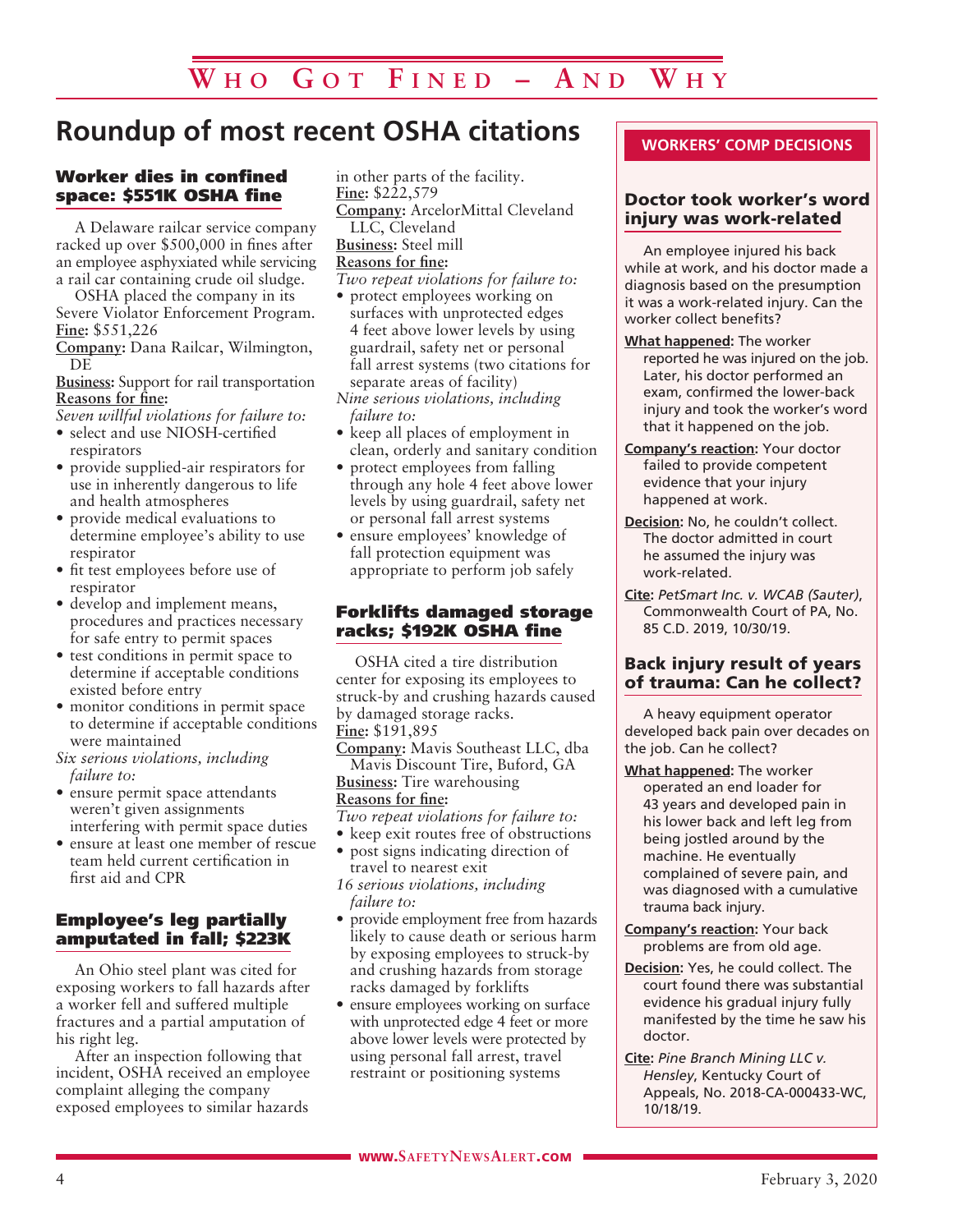## **W h a t ' s W o r k e d f o r O t h e r C o m p a n i e s**

CA subscribers include a broad range of small, medium and large firms involved in all types of economic activity. *In this regular section, three of them share a safety success story.*

#### **Our safety program** evolved to a risk focus

Previously, our safety program focused on the ways people had been injured and preventing similar incidents in the future.

That was good, but we wanted to do better and further reduce our injury rate.

Our next step was to investigate near misses. That was better, but we took this one step further.

#### **What if ...**

We started thinking about "what

# 2 'Internal consultants' drove safety program

We'd tried a behavior-based safety (BBS) program, but it didn't produce the results we wanted.

The problem wasn't BBS itself. It was the way we'd implemented it.

We needed customized approaches for different facilities.

#### **Make the right decisions**

Through working with a consultant, we realized the safety program had to originate from the employees themselves.

ifs." What would the resulting injuries be if *this* happened? What would the consequences be?

This really changed the way we looked at safety.

Now we are taking a risk reduction approach.

As part of this, we encouraged employees to speak up about risks and to share ideas on how to reduce them.

We incorporated this approach into our management system which provided us with a very structured framework for how we limit risks and manage them. *REAL*

So we applied an "internal consultant" model.

Employees from the floor became Safety Improvement Leads (SILs). We trained the leads, and they took what they learned back to all the employees in their facility.

Our program emphasized that, as employees, you make dozens of decisions each day. We wanted to help them make the right decisions for safety.

The SILs conducted observations on the manufacturing floor.

Since they'd come from our

This also changed

*PROBLEMS,*

*SOLUTIONS*

*REAL*

our employees' outlook about safety. They used to look at it as

something extra to do. Now they consider safety just another part of our operational processes.

#### **Better attitudes, fewer injuries**

Employees' attitudes started to change once they saw the results. We've reduced our injury rate 70% over the last 10 years.

*(Nancy Case, VP EHS, Mosaic Co.,* 

*Lithia, FL, at the National Safety Council 2019 Congress and Expo)*

employment ranks, the advice they gave employees after the observations was coming

from a peer, not from a safety manager.

SILs became leaders themselves and drove our safety process.

This was a better way to do BBS. Our number of injuries began

to drop now that workers had internalized safety expertise.

*(Tara Johanek, EHS Specialist, Kohler Co., Kohler, WI, at the National Safety Council's 2019 Congress and Expo)*

#### 3 Prevent injuries, reduce sensory overload

Humans don't detect change well. The brain doesn't take in everything we think it does.

Sight is our primary sense of detection, but the brain – in processing a multitude of sensory information – often screens out information it deems unimportant.

No one purposely fails to see what's going on, or fails to detect critical changes going on around them. Nobody wants that, but it happens every day, and it can lead to injuries.

Failing to notice important changes around you is called inattentional or change blindness.

Fortunately, we can do something to prevent this.

#### **Minimize distractions**

Go out into your workplace and stand in one location. Look for distractions. Is there anything there that's causing problems for your employees? You won't see it unless you actually look for it, so be sure to make a list of potential distractions to keep an eye out for.

Look from a worker's perspective.

What distractions can you eliminate? What things – warning lights, bells, signs – are truly important for that area?

Once you've determined what should stay, try to work around that because those other distractions add to your employees' inattentional blindness, preventing them from paying attention to what is actually important.

*(Christina Ross, Human Resources, Morton Salt, Grantsville, UT, at the 2019 VPPPA Safety+ Symposium)*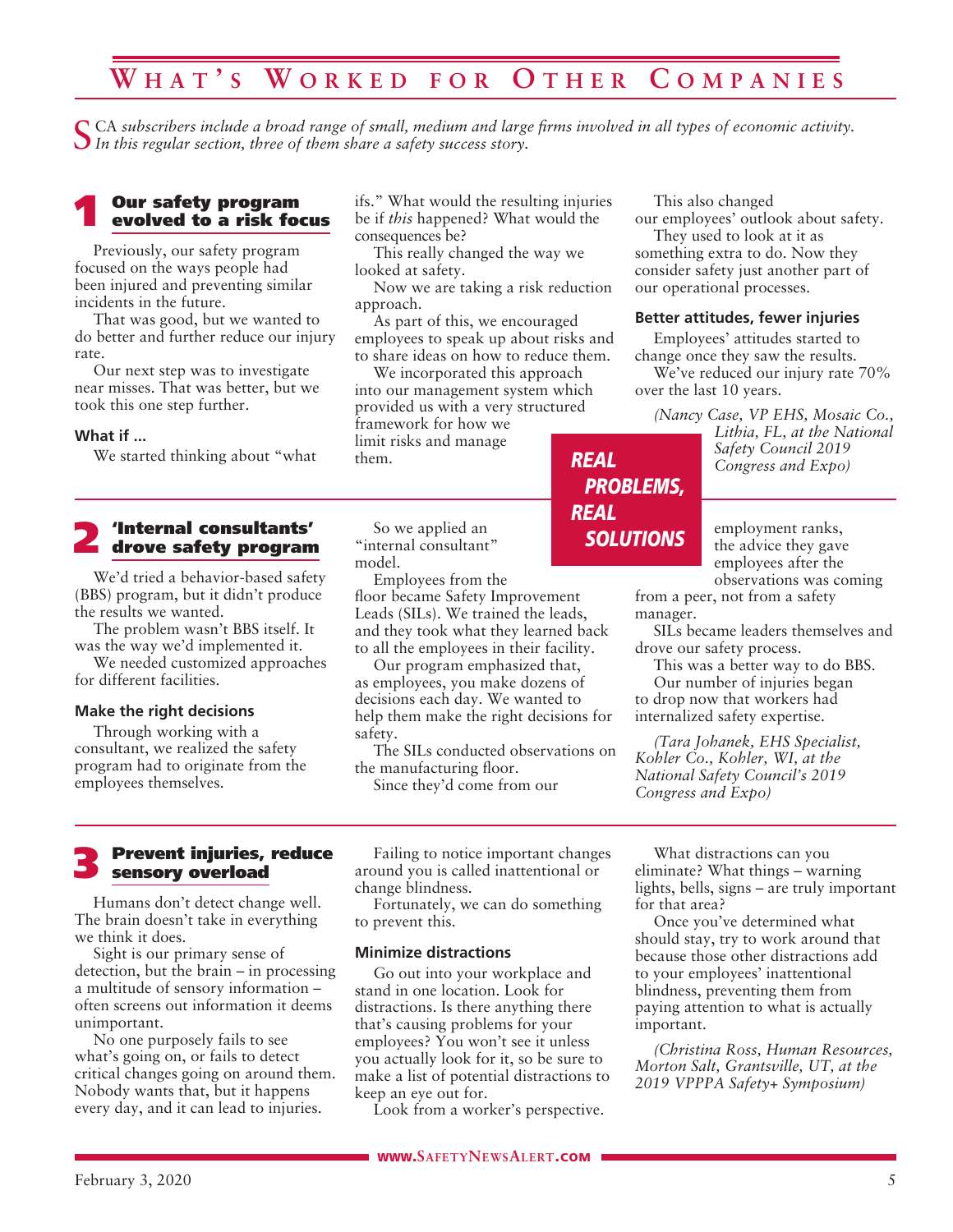#### BUREAU OF LABOR STATISTICS

# **Workplace fatalities increased 2% in 2018; 5,250 killed**

After a slight decline in 2017, the number of workplace deaths increased by 2% in 2018.

There were 5,250 fatal work injuries recorded in the U.S. in 2018, up from 5,147 in 2017, according to Bureau of Labor Statistics data.

The fatal work injury rate didn't change, remaining at 2017's 3.5 per 100,000 full-time equivalent (FTE) workers, the BLS report states.

- Why the increase in fatalities? • Incidents involving contact with objects and equipment rose 13%, from 695 to 786, due to a 39% increase in workers caught in running equipment or machinery and a 17% increase in workers struck by falling objects or equipment.
- Unintentional overdoses due to non-medical use of drugs or alcohol at work increased for the sixth year from 272 to 305, up 12%.
- Violence and other injuries by people or animals increased 3% due to an 11% increase in workrelated suicides, which rose from 275 to 304 in 2018.

#### **By occupation**

Fatal falls, slips and trips decreased 11% to 791 after reaching a high of 887 in 2017. The decline was due to

a 14% drop in falls to a lower level, down from 713 to 615, the lowest its been since 2013.

Transportation incidents remained the most frequent type of fatality at 2,080, or 40% of work-related deaths.

As in 2017, driver/sales workers and truck drivers accounted for the most fatalities of any broad occupation group at 966, up from the previous year's 840.

Logging workers, fishers and related fishing workers, aircraft pilots and flight engineers, and roofers all had fatality rates 10 times greater than the all-worker rate of 3.5 fatalities per 100,000 FTE workers.

#### **Demographic information**

The number of fatalities declined for workers age 65 years and older in 2018, but their fatal work injury rate remains more than double the allworker rate.

Fatalities to non-Hispanic Black or African American workers increased 16% to 615, the highest it's been since 1999. Their fatal injury rate also increased from 3.2 per 100,000 FTE workers in 2017 to 3.6 in 2018.

Hispanic or Latino workers experienced 961 fatalities, a 6% increase over 2017. Of those workers, 67% were born outside of the U.S. Info: *tinyurl.com/bls588*

## *OSHA: Music headphones not a good idea*

While OSHA doesn't have a regulation prohibiting workers from using headphones to listen to music on construction sites, it still doesn't consider it a good practice, according to a new guidance letter.

OSHA answered a question asking if there was a regulation prohibiting worker use of headphones for music on construction sites.

There's no specific rule. But OSHA pointed out that it does have a standard (1926.52) requiring hearing protection, and headphones for music devices are typically no substitute for proper hearing protection.

However, some headphones with built-in volume limiters may provide hearing protection, and can be used as long as they meet the requirements of Table D-2 of OSHA's Hearing Protection standard (1926.101).

With that in mind, headphone use on a construction site may be OK.

**Info:** *tinyurl.com/hear588*

#### *Sharpen your judgment – THE DECISION*

#### *(see case on Page 2)*

No. The court ruled in favor of the company.

The state Supreme Court defined equipment safety guard to mean: "A device designed to shield the operator (Sam was not the operator) from exposure to, or injury by, a dangerous aspect of the equipment."

A backup alarm is a "general related safety item," and doesn't protect someone the same way that, for example, a machine guard does.

Even if the alarm was working, the forklift could still have run somebody over, and would just go on beeping and moving in reverse.

Although the unreliable alarm had been reported on maintenance checklists, the court also threw out a claim of deliberate intent to harm because it could not be proven that the alarm was physically removed.

#### **N ANALYSIS: BACK TO FORKLIFT BASICS**

The forklift should have been taken out of operation. They have a service schedule for a reason – to keep minor issues from becoming major problems.

NIOSH's list of best forklift practices (*tinyurl.com/ forklift588*) offers helpful reminders, among them:

- Report any damage or problems to your supervisor.
- Don't drive up to anyone standing in front of a bench, or other fixed structure.
- Slow down and sound the horn in places where it's hard to see.

**Cite:** *Turner vs. Dimex LLC,* Court of Appeals of Ohio, No. 19CA3, 10/11/19. Dramatized for effect.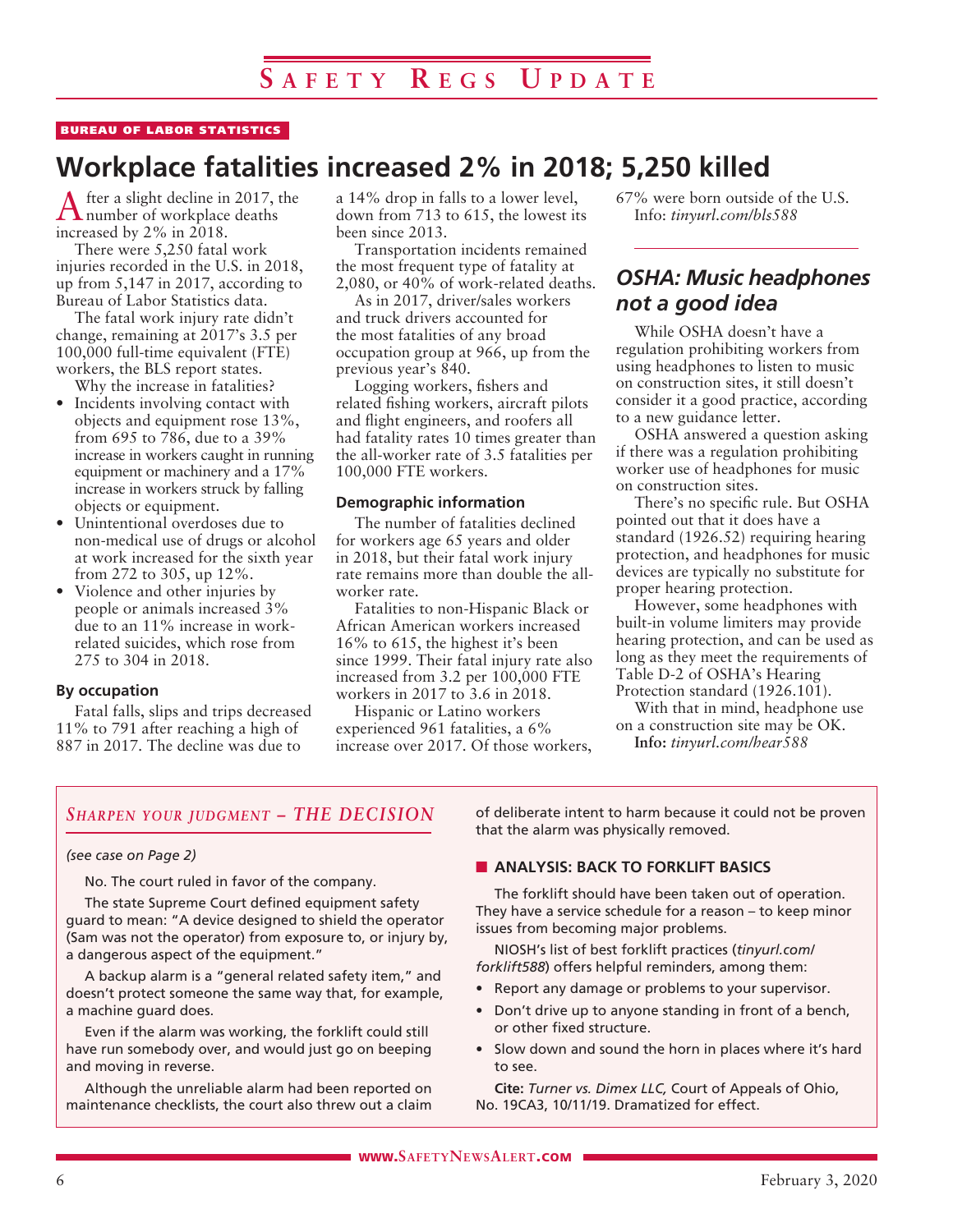## **F e d e r a l A c t i v i t i e s**

## **Government notices on workplace safety**

*Here's* SCA*'s digest of key notices that appeared recently in the* Federal Register (FR) *or on OSHA's website concerning workplace safety issues.* 

#### OSHA STANDARD CORRECTIONS

OSHA issued a final rule making corrections to its Walking-Working Surfaces, Personal Protective Equipment and Special Industries standards.

These changes correct some errors the agency made when initially publishing the standards.

For example, under Personal Fall Protection Systems (1910.140), the standard mistakenly required the gate strength of snaphooks and carabiners be proof tested to 3,600 pounds in all directions instead of withstanding a minimum load of 3,600 pounds without the gate separating from the nose of the snaphook or carabiner body by more than 0.125 inches.

Other standards the final rule corrects include:

- **Ladders** (1910.23). Section D4 of the rule was changed so 42 inches is the minimum – not the exact – measurement for fixed ladder side rail extensions.
- **Stairways** (1910.25). This correction involves a clarification that all articulated stairs in general industry – not just those serving floating roof tanks – remain excluded from coverage by 1910.25. The agency didn't intend for articulated stairs of any kind to be covered by the standard.
- **Scaffolds and Rope Descent Systems** (1910.27). A typographical error saying the metric equivalent of 5,000 pounds was 268 kg was corrected to the actual 2,268 kg.
- **Fall Protection Systems and Falling Object Protection – Criteria and Practices** (1910.29). Figure D-11 now includes labels identifying the top rail and end post in the top diagram of the figure.
- **Electric Power Generation, Transmission and Distribution** (1910.269). Section H2 had incorrect references to ladder standards which now have the

proper references, which are 1910.23 C4 and C9. **Info:** *tinyurl.com/correct588*

#### SILICA

OSHA has taken a renewed interest in the hazards posed by silica dust at the urging of lawmakers and health organizations concerned with an outbreak of silicosis among workers in the engineered stone countertop industry.

Legislators and the American Public Health Association requested a new National Emphasis Program on respirable silica in the industry so inspectors could target those workplaces to help eliminate silicosis, a respiratory disease caused by silica dust.

Workers in the industry are exposed to silica dust as they cut engineered quartz, a composite material with a silica content of more than 90%.

However, while the agency announced Dec. 19 it would implement a new National Emphasis Program for silica – replacing a similar program canceled Oct. 2017 – the main focus of the program seems to be aimed at the construction industry.

The agency "anticipates that the majority of the inspections will occur in construction" since most exposures to silica dust in the U.S. occur on construction sites, according to NPR.

The new program will require 2% of all OSHA inspections every year occur in workplaces with an elevated risk of exposure to silica.

While countertop fabricators are among the targeted industries, they join a long list including industries ranging from construction to iron foundries.

It's unclear how many additional inspections would occur at countertop fabrication shops.

Silicosis in countertop fabricating was a new discovery in the U.S. in 2019, with 18 cases of the illness, including two deaths, reported among workers in California, Colorado, Texas and Washington.

**Info:** *tinyurl.com/silica588*

Registration is open for the American Society of Safety Professionals (ASSP) Safety 2020.

The event takes place June 23-25 at the Orange County Convention Center in Orlando.

The educational sessions provide practical information that safety pros can put to use now.

Safety 2020 will offer more than 240 concurrent educational sessions categorized by experience level. More than 600 exhibitors will showcase their latest products, technology and techniques at the expo.

Paid attendees will receive free access to more than 150 concurrent session recordings

You can get the early bird rate through March 13, 2020. Group rates are also available.

**Info:** *safety.assp.org/registration*

**What safety pros say**



**Source:** 2019 Trends in Employee Recognition by WorldatWork and Maritz Motivation

Recognizing employees who have gone above and beyond when it comes to safety is a low- or no-cost way to improve a company's safety culture.

*Each issue of* SCA *contains an exclusive survey to give safety professionals insight into what their peers nationwide are thinking and doing.*

#### February 3, 2020  $\sqrt{7}$

#### **WHERE TO GET HELP**